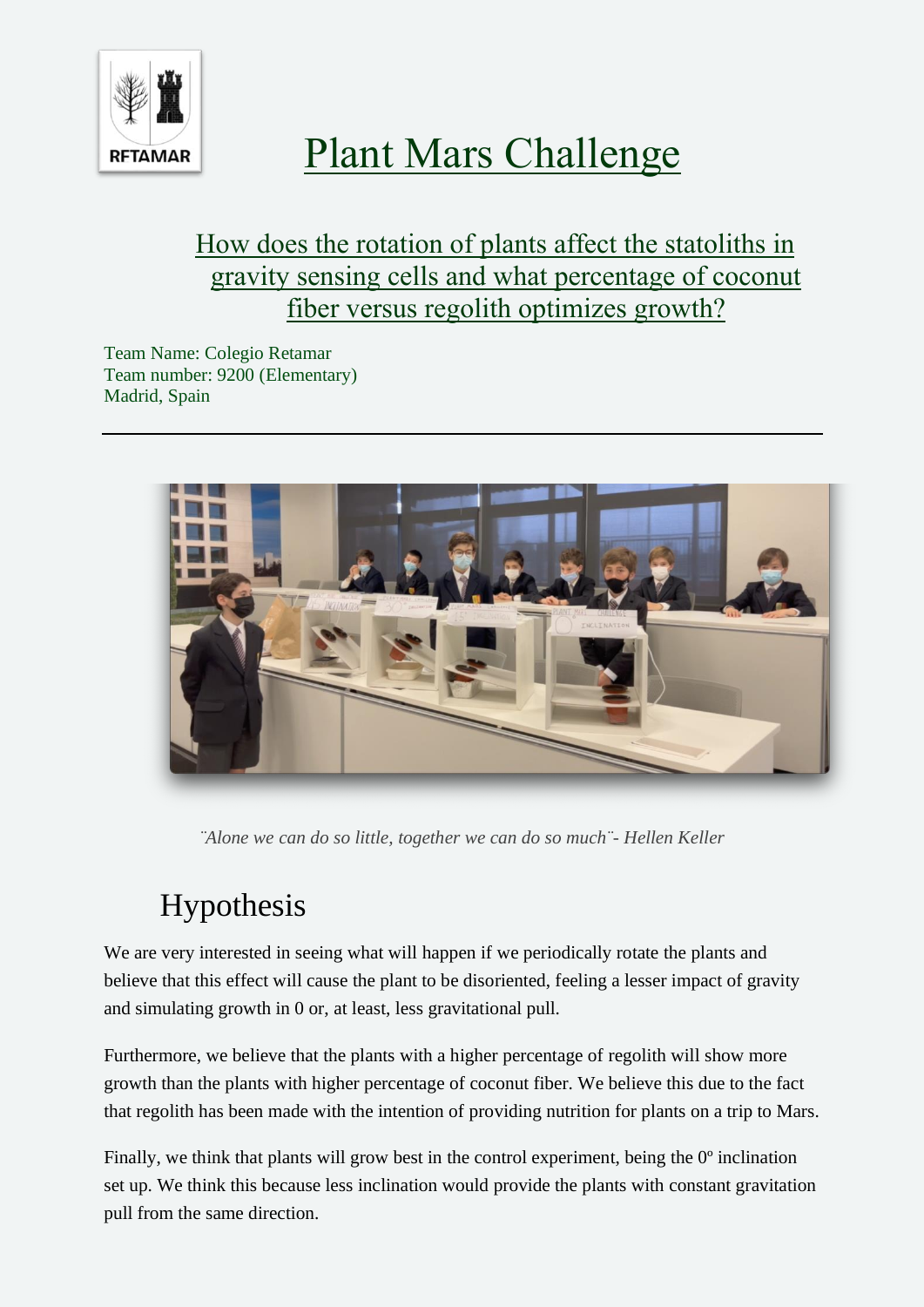## Independent Variables

We have set up 4 different growing stations with varying inclinations at which 2 pots will rest and be rotated every 2 hours (a total of 8 pots): Oº inclination, 15º inclination, 30º inclination, 45º inclination.

Each station had pots with 2 different amounts of regolith and coconut fiber in each. Pot 1 had 50% regolith and 50% coconut fiber, Pot 2 had 75% regolith and 25% coconut fiber. All pots are filled with the growing mediums as well as an added fertilizer in the form of pills, which were added once at the beginning of the experiment.

All growing stations are equipped with special growing lights which are turned on for 8 hours each day.

We water the plants with 60ml of water, twice per day.

### Dependent Variables

The effect of inclination of each plant and the difference in growth between the pots with 50% regolith versus the ones planted with 75% regolith.

The number of leaves that grow in each pot as well and the size of each of the plants that get successfully cultivated is a special job for the team to measure periodically as seen in the following chart.

Aside from the number of leaves, students measured (in cm) the growth of the plants in order to calculate the average daily growth of each of the plants in each of the pots.



*¨To plant is to believe in tomorrow¨- Audrey Hepburn*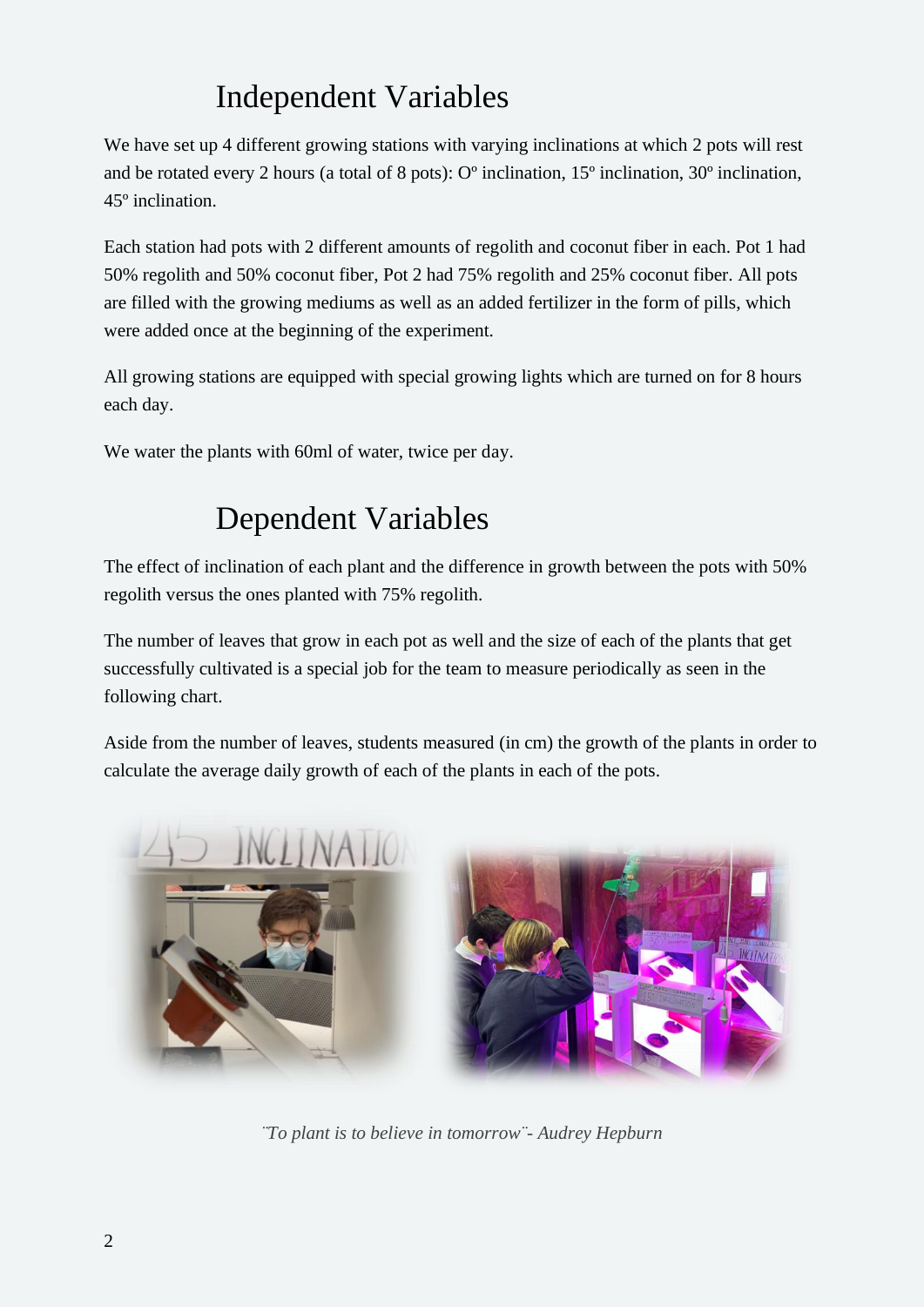### Measurements

The Ph maintained a constant level of 6 throughout the growth period, without any noticeable variation.

Measurements of plant growth have taken place daily; the following table represents the final growth for each of the pots in the different inclinations.

| <b>Degrees of Inclination</b> | Growth Pot 1<br>$(50\% \text{ regolith}, 50\% \text{ cocomut fiber})$ | Growth Pot 2<br>$(75\% \text{ regolith}, 25\% \text{ coconut fiber})$ |
|-------------------------------|-----------------------------------------------------------------------|-----------------------------------------------------------------------|
| 0 <sup>°</sup> Inclination    | $1.3 \text{ cm}$                                                      | $1.5 \text{ cm}$                                                      |
| 15 <sup>°</sup> Inclination   | $2.53$ cm                                                             | $1.95$ cm                                                             |
| 30 <sup>°</sup> Inclination   | 3.8 cm                                                                | $1.2 \text{ cm}$                                                      |
| 45 <sup>°</sup> Inclination   | $1.75$ cm                                                             | 2.75 cm                                                               |

Subsequently, the team has broken down the information into average and daily numbers in order to deeply analyze the results of our experiments.

Each pot of 50% and 50% regolith and coconut fiber has 120ml of each, regolith, and coconut fiber. However, pots of 75% regolith and 25% of coconut fiber have 180ml and 60ml. The average growth of 75% and 25% is 1.375cm but the average of 50% and 50% is 1.7cm.

In 0<sup>o</sup>, 50% and 50% grows 0.204cm per /day and has grown 1.5cm. In 75% and 25% grows 0.0202cm per / day and has grown 1.3cm. The average of the box is 1.4cm.

In 15%, 50% and 50% grows 0.0107cm per / day and has grown 1cm. And 75% and 25% grows 0.001cm per / day and has grown 0.1cm. The average of the box is 1.4cm.

In 30º, 50% and 50% grows 0.05cm per / day and has grown 2.9cm. And 75% and 25% grows 0.01cm per / day and has grown 1cm. The average of the box is 1.95cm.

In 45º, 50% and 50% grows 0.02cm per /day and has grown 1.4cm. In 75% and 25% grows 0.05cm per / day and has grown 3.1cm. The average of the box is 2.25cm.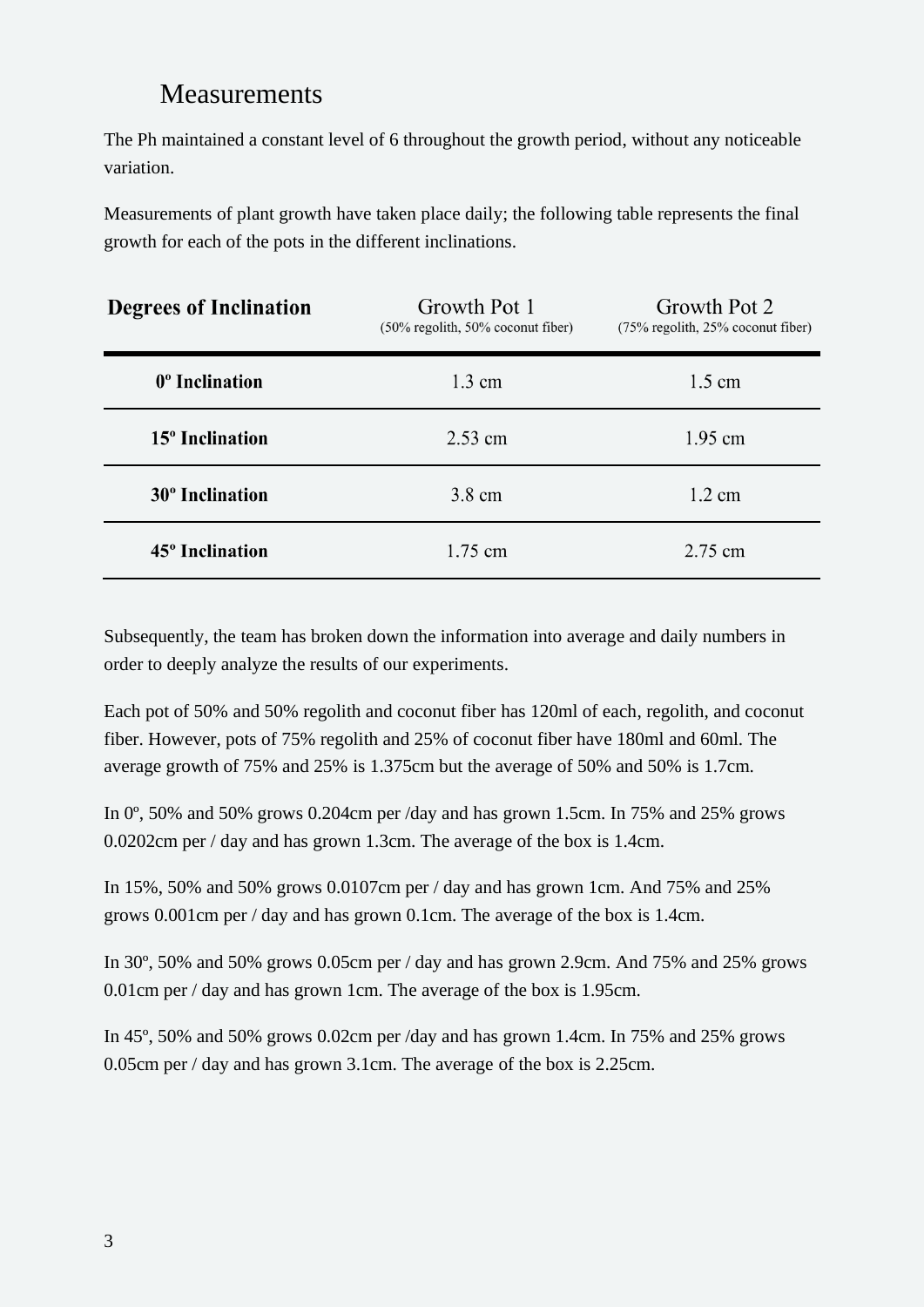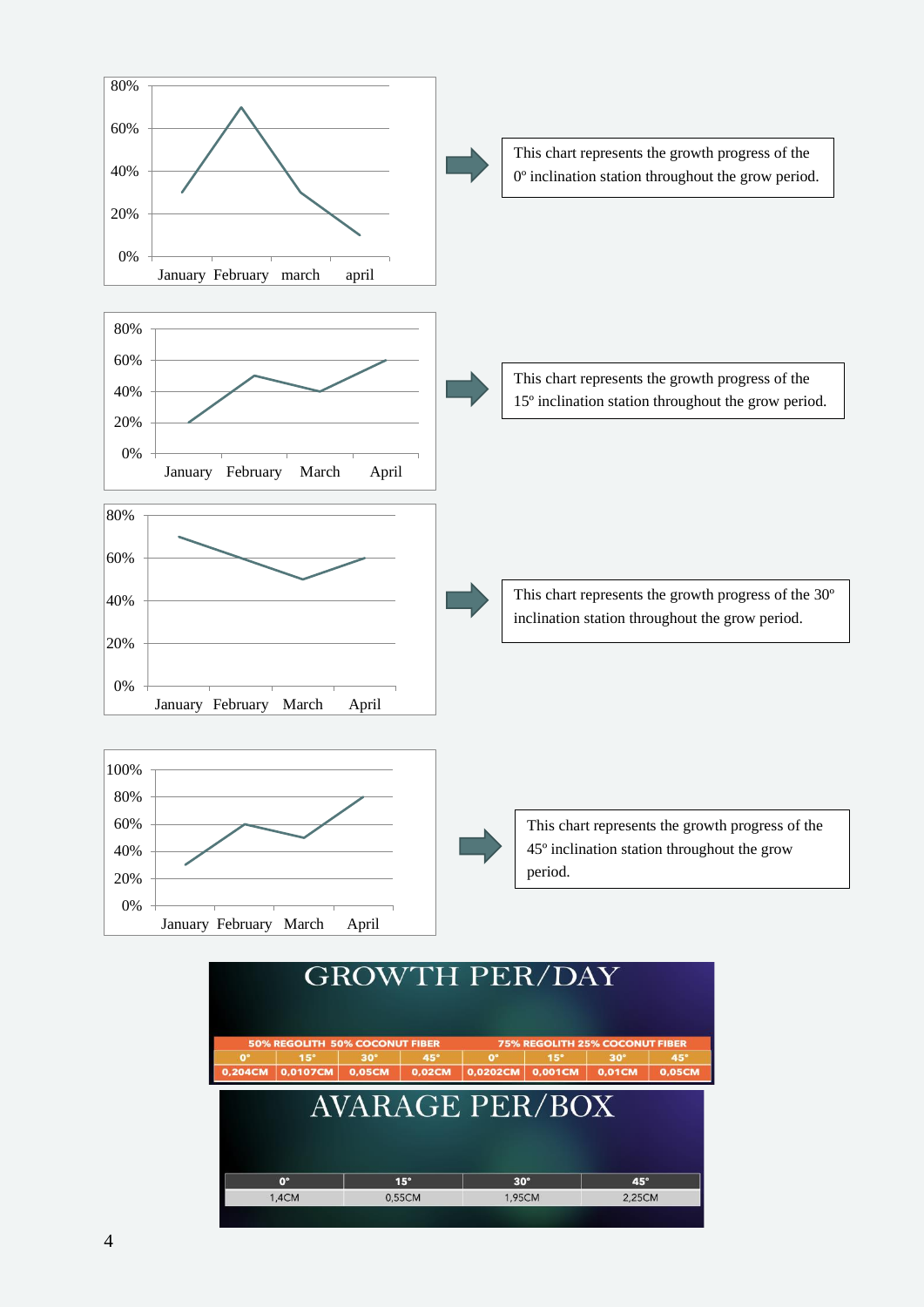### **Control**

The control plants are those plants which we have planted in the 0 inclination pots, maintaining the same initial parameters as the other growth:

- 1 pot with 50% regolith, 50% coconut fiber
- 1 pot with 75% regolith, 25% coconut fiber
- 1 grow light
- $\bullet$  0 $\degree$  inclination

### Results

#### **CONCLUSIONS**

Our conclusions in the Plant Mars Challenge are:

**LIGHT:** as the inclination increases the plant grows more, perhaps due to the fact that light doesn't hit the plants directly.

 $0^\circ$  inclination: these plants just grow a little because the plant was getting the light directly so that was bad. We moved the pots away from the light a bit and results improve slightly.

15<sup>°</sup> inclination: this plant grew much better because it was a little bit inclined, so the light didn't hit it directly to the plant so it grew a little more than 0º inclination.

30<sup>°</sup> inclination: this plant is more inclined. The plant has grown very good, and it is in a good state.

45<sup>°</sup> inclination: it has grown the best of all of our plants because the light does not hit directly (the same as 30º inclination) to the plant so that was good.

#### AMOUNT OF REGOLITH AND COCONUT FIBER

-The two best pots that have grown are from 45º inclination. One is 50% regolith and 50% coconut fiber and the other is 75% regolith and 25% coconut fiber.

-Of these two pots the best that has grown is 50% regolith and 50% coconut fiber.

In conclusion, we found that coconut fiber offered great nutrition to the plants and contradicted our hypothesis. Although some pots varied in growth at different time as shown in the graphs, we found that coconut fiber can be a great supplement for growth within our parameters.